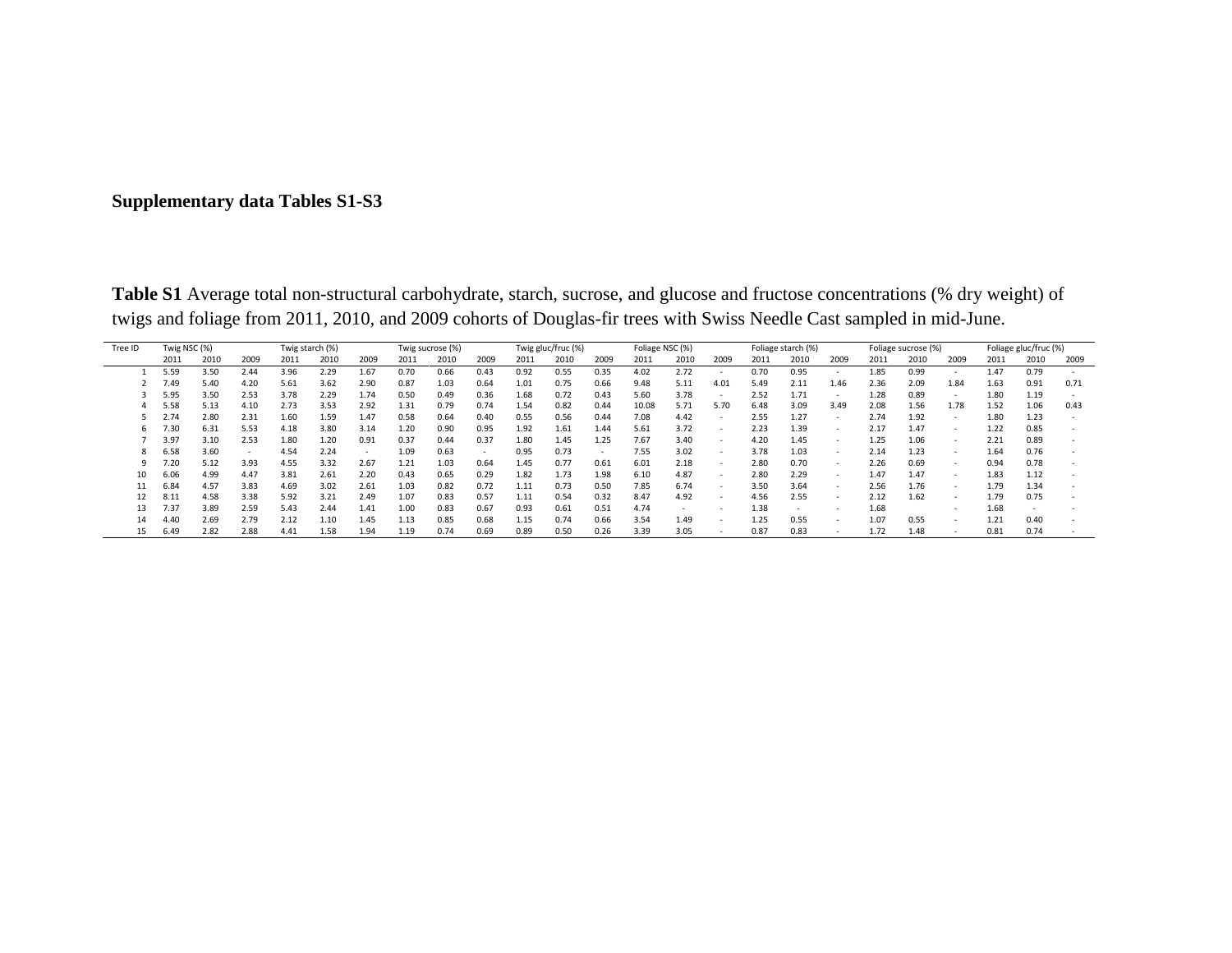| Tree ID | Twig starch (%)<br>Twig NSC (%) |      |      |      |      |      | Twig sucrose (%) |      | Twig gluc/fruc (%) |      |      | Foliage NSC (%) |      |      |        | Foliage starch (%) |      |        | Foliage sucrose (%) |      | Foliage gluc/fruc (%) |      |      |      |
|---------|---------------------------------|------|------|------|------|------|------------------|------|--------------------|------|------|-----------------|------|------|--------|--------------------|------|--------|---------------------|------|-----------------------|------|------|------|
|         | 2011                            | 2010 | 2009 | 2011 | 2010 | 2009 | 2011             | 2010 | 2009               | 2011 | 2010 | 2009            | 2011 | 2010 | 2009   | 2011               | 2010 | 2009   | 2011                | 2010 | 2009                  | 2011 | 2010 | 2009 |
|         | 3.20                            | 2.60 | 2.25 | 1.10 | 1.07 | 1.14 | 1.00             | 0.93 | 0.51               | 1.10 | 0.60 | 0.60            | 4.64 | 3.26 | $\sim$ | 0.70               | 0.53 |        | 1.98                | 1.58 | $\sim$                | 1.96 | 1.16 |      |
|         | 4.85                            | 3.44 | 2.32 | 1.81 | 1.35 | 0.81 | 1.30             | 0.93 | 0.79               | 1.75 | 1.16 | 0.72            | 7.16 | 5.20 | $\sim$ | 1.99               | 1.11 | $\sim$ | 2.46                | 2.42 | $\sim$                | 2.72 | 1.67 |      |
|         | 3.34                            | 3.21 | 1.91 | 0.21 | 0.62 | 0.31 | 1.44             | 1.37 | 0.86               | 1.69 | 1.21 | 0.75            | 3.78 | 3.75 | $\sim$ | 0.36               | 0.87 |        | 1.69                | 1.04 | $\sim$                | 1.74 | 1.84 |      |
|         | 6.50                            | 4.29 | 3.52 | 1.41 | 0.85 | 0.84 | 2.09             | 1.76 | 1.31               | 3.00 | 1.69 | 1.37            | 5.36 | 4.16 | 3.35   | 0.61               | 0.50 | 0.42   | 2.61                | 2.33 | 2.01                  | 2.15 | 1.33 | 0.92 |
|         | 4.62                            | 3.23 | 2.75 | 0.93 | 0.70 | 0.71 | 1.36             | 1.11 | 0.79               | 2.33 | 1.41 | 1.25            | 6.49 | 3.45 | $\sim$ | 1.87               | 0.59 | $\sim$ | 2.22                | 1.87 | $\sim$                | 2.40 | 0.99 |      |
|         | 6.03                            | 4.69 | 4.17 | 1.21 | 1.52 | 1.94 | 2.53             | 1.85 | 1.32               | 2.30 | 1.33 | 0.90            | 6.22 | 5.13 | $\sim$ | 1.77               | 1.53 | . .    | 2.36                | 2.26 | $\sim$                | 2.09 | 1.34 |      |
|         | 5.11                            | 3.68 | 2.59 | 0.54 | 0.28 | 0.24 | 1.33             | 1.91 | 0.71               | 3.25 | 1.49 | 1.64            | 7.00 | 5.94 | $\sim$ | 2.16               | 2.18 | $\sim$ | 2.46                | 2.49 | $\sim$                | 2.38 | 1.27 |      |
|         | 4.83                            | 3.47 | 3.27 | 1.45 | 1.23 | 1.68 | 1.39             | 1.01 | 0.73               | 1.99 | 1.23 | 0.86            | 4.02 | 3.16 | - 1    | 0.88               | 0.73 |        | 1.51                | 1.14 | $\sim$                | 1.63 | 1.30 |      |
|         | 5.44                            | 3.88 | 2.73 | 2.12 | 1.33 | 1.53 | 1.55             | 1.26 | 0.60               | 1.77 | 1.29 | 0.60            | 4.66 | 2.35 | $\sim$ | 0.54               | 0.44 | $\sim$ | 2.41                | 1.10 | $\sim$                | 1.72 | 0.81 |      |
| 10      | 6.85                            | 5.21 | 4.17 | 2.85 | 2.56 | 1.90 | 0.85             | 0.49 | 0.46               | 3.15 | 2.15 | 1.81            | 6.75 | 5.57 | $\sim$ | 2.20               | 1.80 |        | 1.70                | 1.28 | $\sim$                | 2.85 | 2.49 |      |
|         | 6.41                            | 6.11 | 4.85 | 1.93 | 2.57 | 2.46 | 1.22             | 1.40 | 1.26               | 3.26 | 2.13 | 1.13            | 4.92 | 4.71 | - 1    | 0.82               | 0.69 |        | 1.85                | 2.07 | $\sim$                | 2.25 | 1.96 |      |
|         | 4.55                            | 3.36 | 2.19 | 2.07 | 1.23 | 0.68 | 1.24             | 1.21 | 0.77               | 1.24 | 0.92 | 0.73            | 5.31 | 4.17 | 3.74   | 1.00               | 0.67 | 0.85   | 2.28                | 2.21 | 1.67                  | 2.03 | 1.29 | 1.22 |
| 13      | 3.59                            | 2.93 | 2.36 | 1.45 | 1.39 | 1.35 | 1.19             | 0.99 | 0.56               | 0.95 | 0.55 | 0.45            | 3.86 | 3.84 | $\sim$ | 0.55               | 0.57 | $\sim$ | 1.87                | 1.90 | $\sim$                | 1.44 | 1.37 |      |
| 14      | 4.02                            | 2.06 | 2.12 | 0.90 | 0.36 | 0.78 | 0.77             | 0.79 | 0.68               | 2.36 | 0.91 | 0.67            | 5.31 | 2.82 | $\sim$ | 1.24               | 0.73 | $\sim$ | 2.00                | 1.27 | $\sim$                | 2.07 | 0.82 |      |
| 15      | 2.45                            | 1.71 | 1.54 | 0.15 | 0.08 | 0.13 | 1.03             | 0.87 | 0.60               | 1.27 | 0.76 | 0.81            | 4.30 | 2.78 |        | 0.47               | 0.57 |        | 2.23                | 1.20 |                       | 1.61 | 1.01 |      |

**Table S2** Average total non-structural carbohydrate, starch, sucrose, and glucose and fructose concentrations (% dry weight) of twigs and foliage from 2011, 2010, and 2009 cohorts of Douglas-fir trees with Swiss Needle Cast sampled in late July.